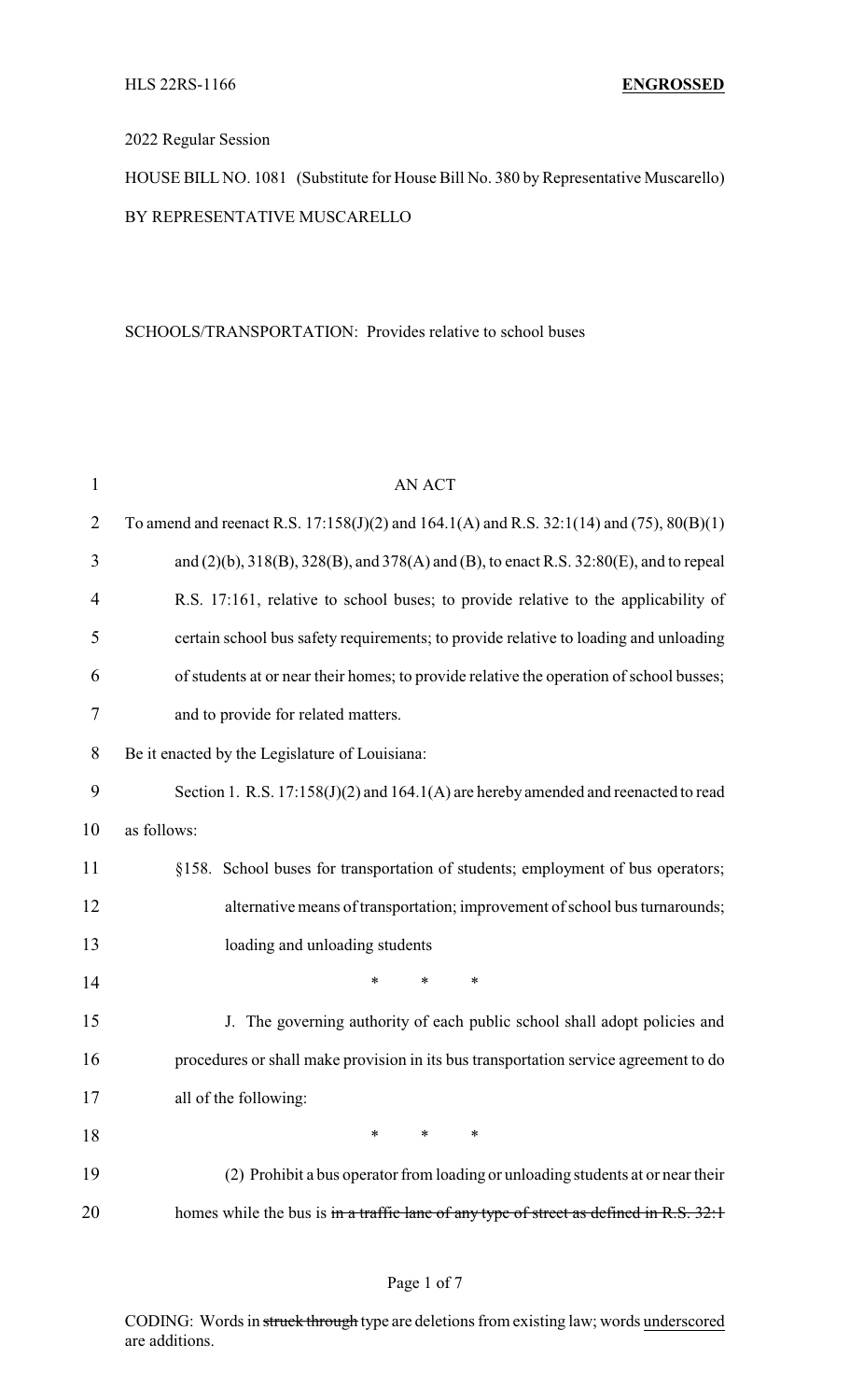| $\mathbf{1}$   | and require that students be loaded or unloaded on a shoulder unless the governing       |  |  |
|----------------|------------------------------------------------------------------------------------------|--|--|
| $\overline{2}$ | authority determines that loading or unloading on a shoulder is less safe for the        |  |  |
| 3              | student. However, if there is no shoulder or if the shoulder is determined to be less    |  |  |
| $\overline{4}$ | safe, a bus operator may load and unload a student while the bus is in a lane of traffic |  |  |
| 5              | but only if unless the bus is in the lane farthest to the right side of the road so that |  |  |
| 6              | there is not a lane of traffic between the bus and the right-side curb or other edge of  |  |  |
| 7              | the road.                                                                                |  |  |
| 8              | $\ast$<br>$\ast$<br>$\ast$                                                               |  |  |
| 9              | §164.1. Additional regulations; crossing control device required; compliance             |  |  |
| 10             | In addition to any regulations adopted by the State Board of<br>A(1)                     |  |  |
| 11             | Elementary and Secondary Education pursuant to the provisions of R.S. 17:164             |  |  |
| 12             | relative to the construction, design, equipment, and operation of school buses used      |  |  |
| 13             | in the transportation of students, the board also shall adopt rules and regulations in   |  |  |
| 14             | accordance with the Administrative Procedure Act requiring that every bus used in        |  |  |
| 15             | the transportation of students to and from home or school bus stops and acquired         |  |  |
| 16             | after January 1, 1996, shall be equipped with a crossing control device actuated by      |  |  |
| 17             | the operator and operated in conjunction with the stop arm. The crossing control         |  |  |
| 18             | device shall pivot out from the right side of the front bumper to prevent persons from   |  |  |
| 19             | walking directly in front of the bus.                                                    |  |  |
| 20             | (2) In addition to the rules and regulations required pursuant to Paragraph              |  |  |
| 21             | $(1)$ of this Subsection, the board shall adopt rules and regulations in accordance with |  |  |
| 22             | the Administrative Procedure Act requiring that every bus used in the transportation     |  |  |
| 23             | of students shall be equipped with a crossing control device as specified in Paragraph   |  |  |
| 24             | (1) of this Subsection by not later than January 1, 2008. The provisions of this         |  |  |

25 Paragraph shall be subject to the appropriation of funds for this purpose.

26 **\*** \* \* \*

27 Section 2. R.S. 32:1(14) and (75), 80(B)(1) and (2)(b), 318(B), 328(B), and 378(A) 28 and (B) are hereby amended and reenacted and R.S. 32:80(E) is hereby enacted to read as 29 follows:

## Page 2 of 7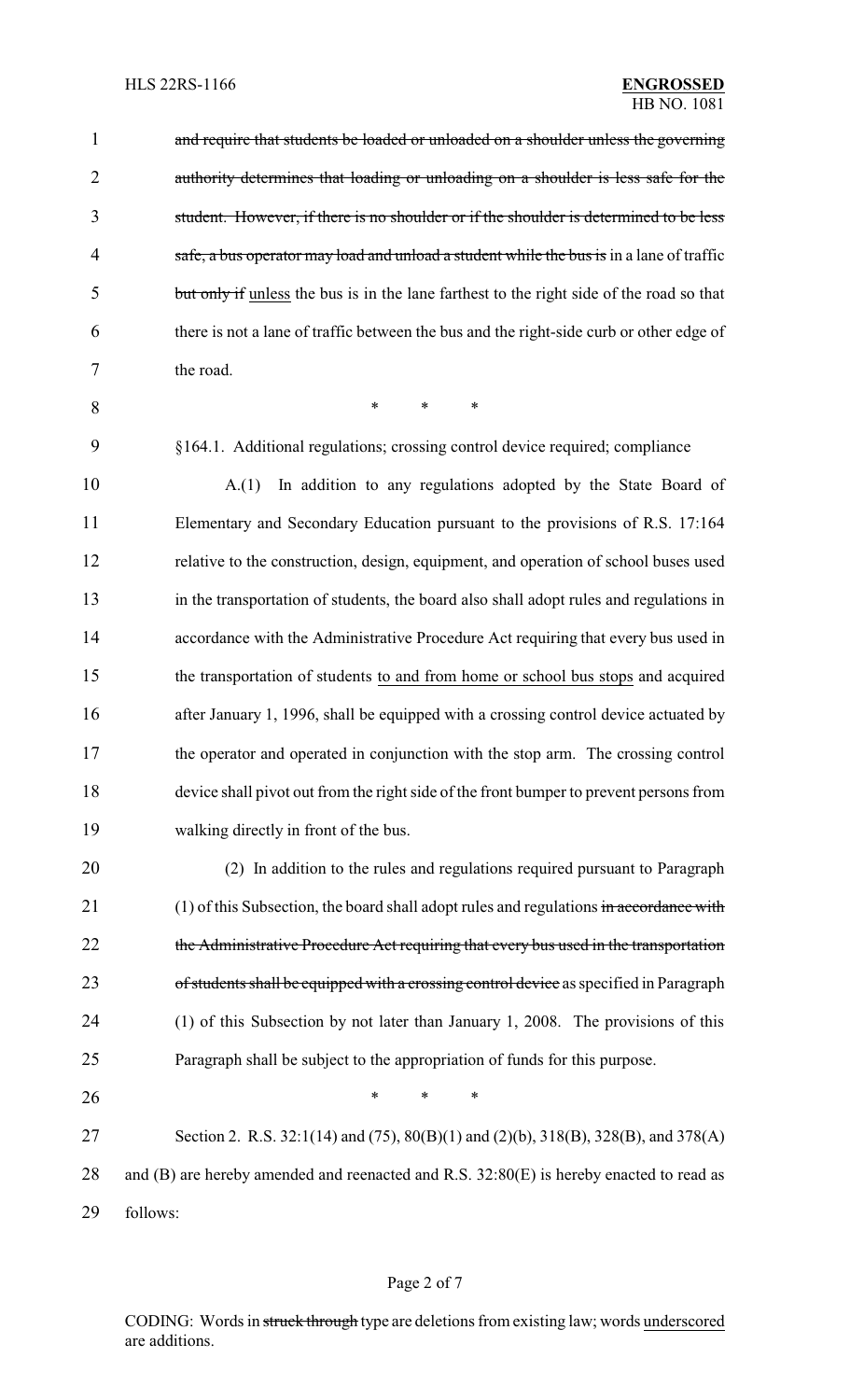| $\mathbf 1$    | §1. Definitions                                                                         |  |  |
|----------------|-----------------------------------------------------------------------------------------|--|--|
| $\overline{2}$ | When used in this Chapter, the following words and phrases have the                     |  |  |
| 3              | meanings ascribed to them in this Section, unless the context clearly indicates a       |  |  |
| $\overline{4}$ | different meaning:                                                                      |  |  |
| 5              | $*$ $*$<br>$\ast$                                                                       |  |  |
| 6              | (14) "Chauffeur" means every person who is employed by another for the                  |  |  |
| 7              | principal purpose of driving a motor vehicle, and every person who drives a school      |  |  |
| 8              | bus transporting school children or any motor vehicle when in use for the               |  |  |
| 9              | transportation of persons or property for compensation except school bus operators.     |  |  |
| 10             | $\ast$<br>$\ast$<br>$\ast$                                                              |  |  |
| 11             | (75) "School bus" means every motor vehicle that complies with the color,               |  |  |
| 12             | equipment, and identification requirements set forth in this Chapter and is used to     |  |  |
| 13             | transport children students to and from school or in connection with school activities, |  |  |
| 14             | but not including buses operated by common carriers in urban transportation of          |  |  |
| 15             | school children a charter bus or transit bus.                                           |  |  |
| 16             | (a) "Type I school bus" means any school bus designed to carry more than                |  |  |
| 17             | sixteen pupils at one time.                                                             |  |  |
| 18             | (b) "Type II school bus" means any school bus designed to carry sixteen or              |  |  |
| 19             | less pupils at one time.                                                                |  |  |
| 20             | $\ast$<br>$\ast$<br>$\ast$                                                              |  |  |
| 21             | §80. Overtaking and passing certain school buses                                        |  |  |
| 22             | ∗<br>*<br>*                                                                             |  |  |
| 23             | B.(1) Every school bus used for the transportation of school children shall             |  |  |
| 24             | bear upon the front and rear thereof the words "SCHOOL BUS" in black letters not        |  |  |
| 25             | less than eight inches in height placed as high as possible without impairment of       |  |  |
| 26             | visibility, and no other lettering shall be visible from the front or rear except the   |  |  |
| 27             | words "emergency exit" shall be painted in black letters at least two inches in height  |  |  |
| 28             | and approximately located near such exit.                                               |  |  |
| 29             | ∗<br>∗<br>∗                                                                             |  |  |

# Page 3 of 7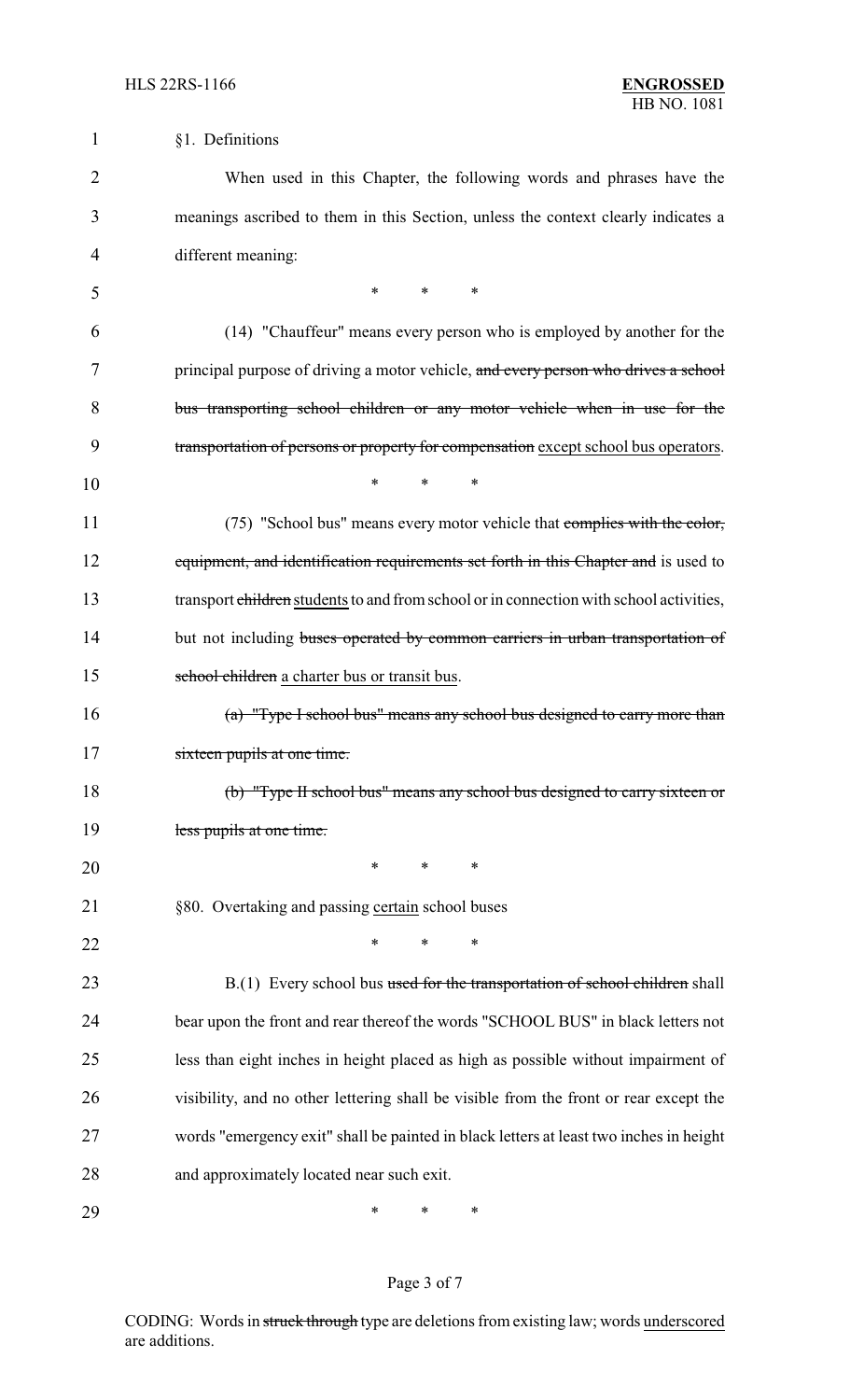| 1              | (2)                                                                                     |
|----------------|-----------------------------------------------------------------------------------------|
| $\overline{2}$ | $\ast$<br>$\ast$<br>∗                                                                   |
| 3              | The driver of any school bus equipped only with signal lamps as<br>(b)                  |
| 4              | provided in R.S. $32:318(B)(1)$ shall activate such the amber lamps at least one        |
| 5              | hundred feet, but not more than five hundred feet, before every stop for which          |
| 6              | activation is required and upon stopping shall exhibit the semaphore sign or signs      |
| 7              | activate the red lamps and the stop signal arms provided for in R.S. $32:318(B)(2)$ and |
| 8              | (3) and the crossing control device as provided in R.S. 17:164.1 and upon resuming      |
| 9              | motion shall deactivate both the lamps, the stop signal arms, and the semaphore sign    |
| 10             | or signs crossing control device. The driver of any school bus equipped with signal     |
| 11             | lamps as provided in R.S. 32:318(B)(4) shall activate the yellow (amber) lights at      |
| 12             | least one hundred feet, but not more than five hundred feet, before every stop for      |
| 13             | which activation is required, shall deactivate these lamps upon stopping, shall exhibit |
| 14             | the red flashing lamps and semaphore sign or signs while stopped, and upon              |
| 15             | resuming motion shall deactivate both the lamps and the semaphore sign or signs.        |
| 16             | $\ast$<br>∗<br>*                                                                        |
| 17             | For the purposes of this Section, "school bus" means a school bus as                    |
| 18             | defined in R.S. 32:1 that is used to transport students to and from home or school bus  |
| 19             | stops.                                                                                  |
| 20             | $\ast$<br>$\ast$<br>$\ast$                                                              |
| 21             | §318. Audible and visual signals on certain vehicles                                    |
| 22             | $\ast$<br>*<br>∗                                                                        |
| 23             | B.(1) Every type I school bus purchased new after the effective date of this            |
| 24             | Subsection used for the transportation of school children that is used to transport     |
| 25             | students to and from home or school bus stops shall, in addition to any other           |
| 26             | equipment and distinctive markings required by this Chapter, be equipped with the       |
| 27             | following signal lights and devices: four amber and four red school bus signal lamps.   |
| 28             | (1) Every type I school bus purchased new after the effective date of this              |
| 29             | Subsection shall be equipped with signal lamps mounted as high and as widely            |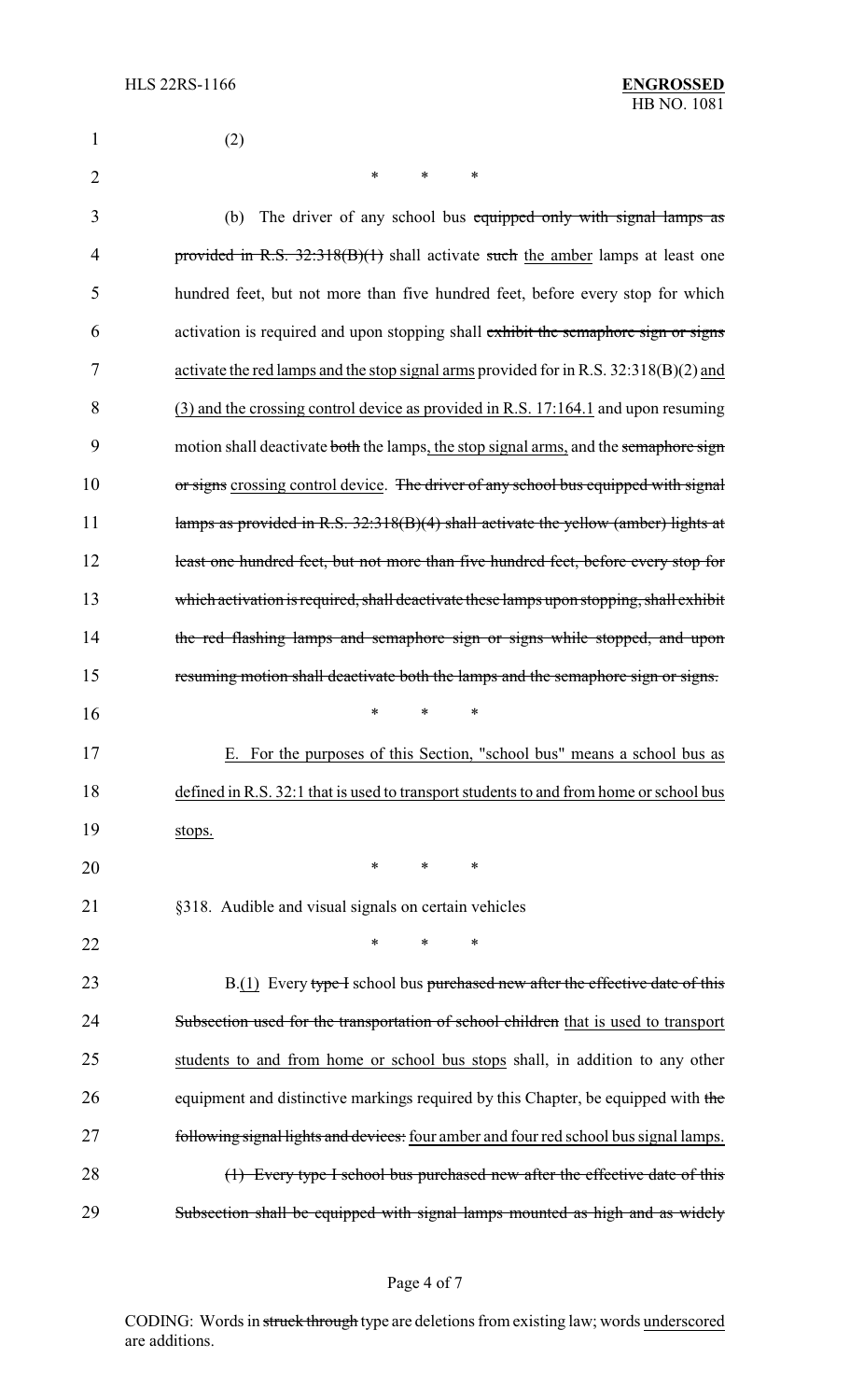spaced laterally as practicable, which shall be capable of displaying to the front two 2 alternately flashing red lights located at the same level and to the rear two alternately flashing red lights located at the same level, and these lights shall have sufficient intensity to be visible at five hundred feet in normal sunlight.

5 (2)(a) Every type I school bus purchased new after the effective date of this 6 Subsection that is used to transport students to and from home or school bus stops 7 and that has a rated capacity of sixteen or more passengers including the operator 8 shall also be equipped with two semaphore signs stop signal arms mounted on the 9 left side of the bus, one as near the front of the cab of the bus as practicable and one 10 as near the rear of the body of the bus as practicable, said semaphore signs to be not 11 less than eighteen inches in diameter, painted red, with the word "Stop" on each side 12 thereof in white letters not less than six inches in height. Each semaphore sign shall 13 be a standard octagonal sign containing two flashing red lamps which are visible 14 from both sides of the extended sign. These signs shall be constructed so as to fold 15 back against the side of the bus when at rest and capable of being extended 16 **perpendicular to the side of the bus with controls operated by the driver.** 

17  $(3)$  (b) Every type II school bus purchased new after the effective date of this 18 Subsection that is used to transport students to and from home or school bus stops 19 and that has a rated capacity of ten to fifteen passengers including the operator shall 20 also be equipped with at least one semaphore sign which shall comply with the 21 requirements in R.S. 32:318(B)(2) stop signal arm mounted on the left side of the 22 bus.

23 (4) Every school bus purchased new after the effective date of this 24 Subsection shall, in addition to the lights required by Subsection B(1), be equipped 25 with yellow signal lamps mounted near each of the four red lamps and at the same 26 level but closer to the vertical center line of the bus, which shall display two 27 alternately flashing yellow lights to the front and two alternately flashing yellow 28 lights to the rear, and these lights shall be visible at five hundred feet in normal 29 sunlight. These lights shall be displayed by the school bus driver at least one

#### Page 5 of 7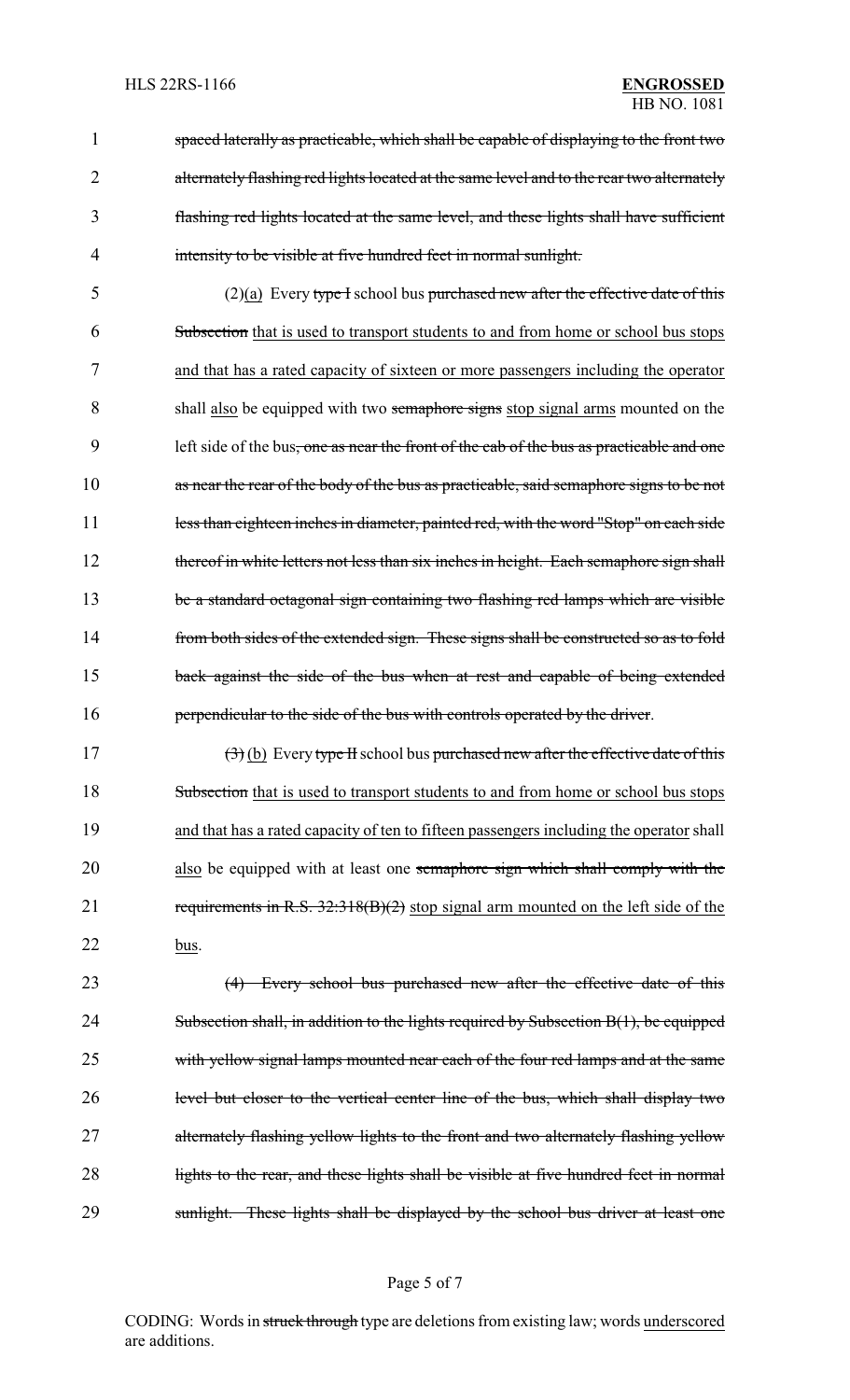| $\mathbf{1}$   | hundred feet, but not more than five hundred feet, before (but not during) every stop            |  |  |
|----------------|--------------------------------------------------------------------------------------------------|--|--|
| $\overline{2}$ | at which the alternately flashing red lights required by Subsection B(1) shall be                |  |  |
| 3              | activated.                                                                                       |  |  |
| 4              | $\ast$<br>∗<br>∗                                                                                 |  |  |
| 5              | §328. Special lighting equipment on school buses                                                 |  |  |
| 6              | $\ast$<br>$\ast$<br>$\ast$                                                                       |  |  |
| 7              | B. It shall be unlawful to operate any flashing warning signal light on any                      |  |  |
| 8              | school bus except when said school bus is stopped or is in the act of coming to a                |  |  |
| 9              | complete stop on a highway for the purpose of permitting school children to board                |  |  |
| 10             | or alight from said school bus <del>, and also, except when any such school bus is stopped</del> |  |  |
| 11             | or coming to a complete stop on a highway at a crossing of a railroad.                           |  |  |
| 12             | $\ast$<br>$\ast$<br>∗                                                                            |  |  |
| 13             | §378. School bus body, hood, bumpers; color of paint; back-up audible alarms                     |  |  |
| 14             | A. Every school bus that is used to transport students to and from home or                       |  |  |
| 15             | school bus stops shall be painted national school bus glossy yellow except that the              |  |  |
| 16             | hood shall be painted the same color or lusterless black and its roof may be painted             |  |  |
| 17             | white. Bumpers shall be painted glossy black, except that for increased night                    |  |  |
| 18             | visibility they may be covered with a retroflective retroreflective material.                    |  |  |
| 19             | B. Any school bus acquired for any purpose other than transporting to and                        |  |  |
| 20             | from school shall be painted a color other than national school bus yellow and all               |  |  |
| 21             | lights, signals, and other devices and any lettering identifying the vehicle as a school         |  |  |
| 22             | bus shall be removed. Any bus other than a school bus shall be painted a color other             |  |  |
| 23             | than national school bus yellow and shall not have lights, signals, and other devices            |  |  |
| 24             | and any lettering identifying the vehicle as a school bus.                                       |  |  |
| 25             | ∗<br>*<br>∗                                                                                      |  |  |
| 26             | Section 3. R.S. 17:161 is hereby repealed in its entirety.                                       |  |  |